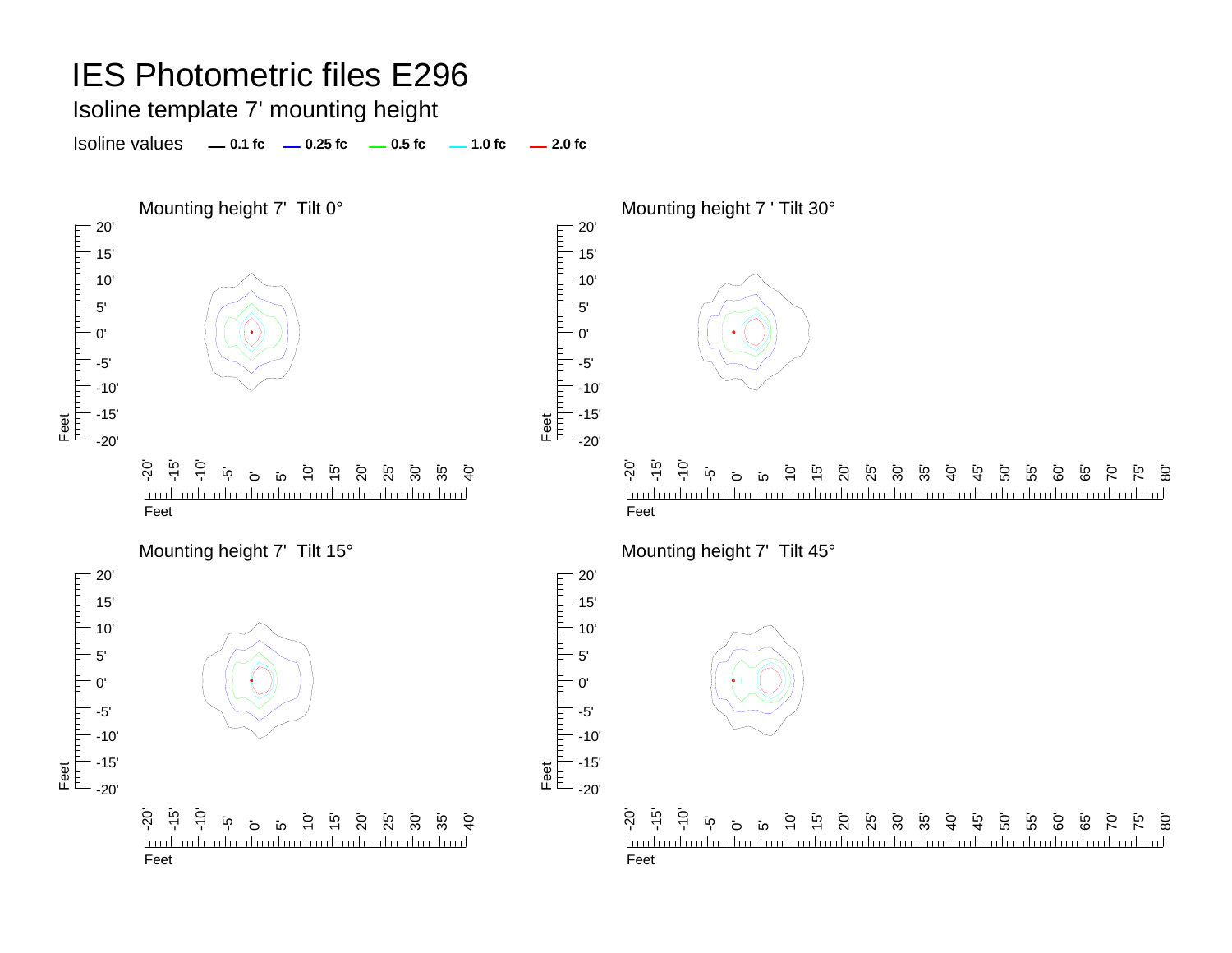Isoline template 9' mounting height

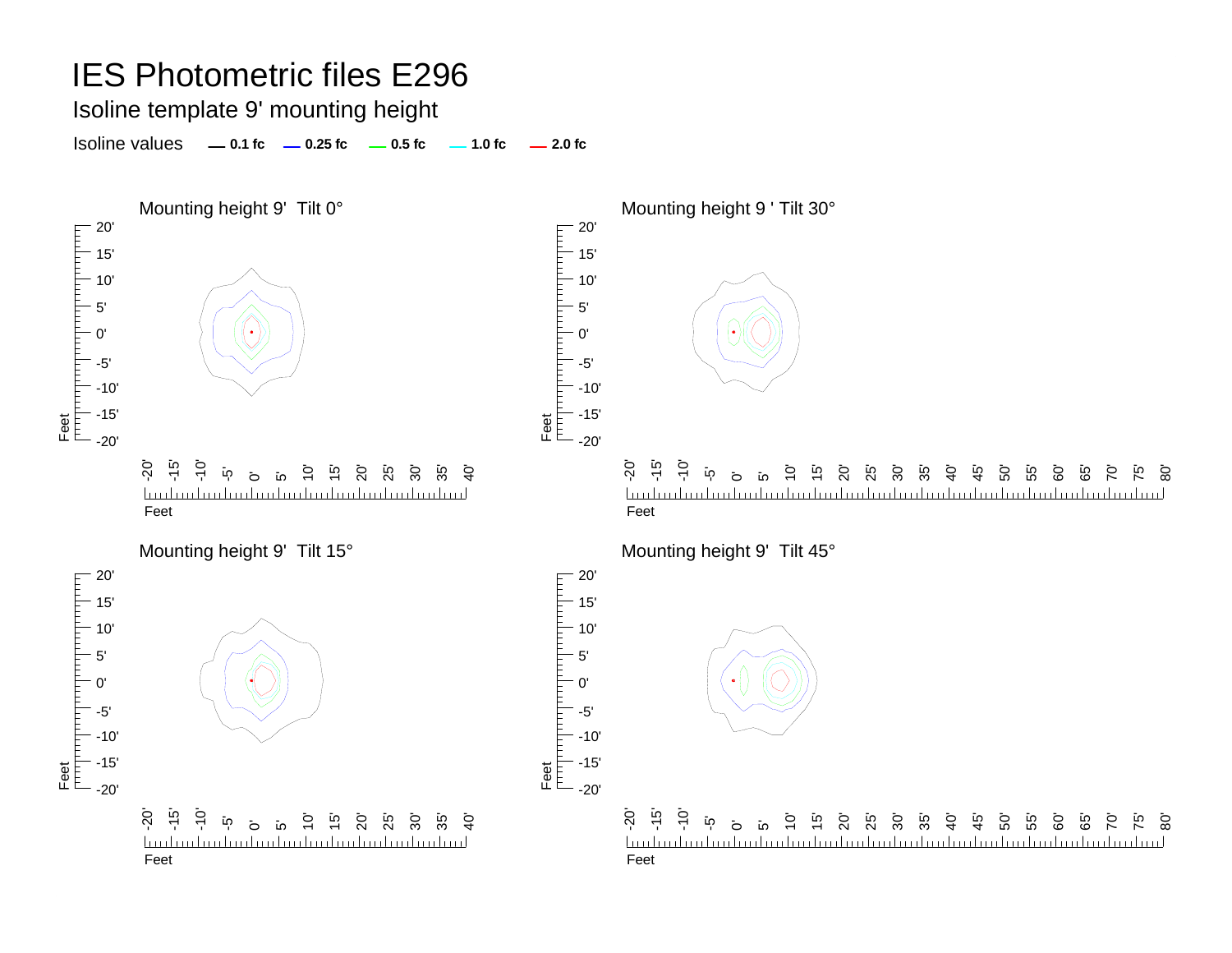Isoline template 11' mounting height

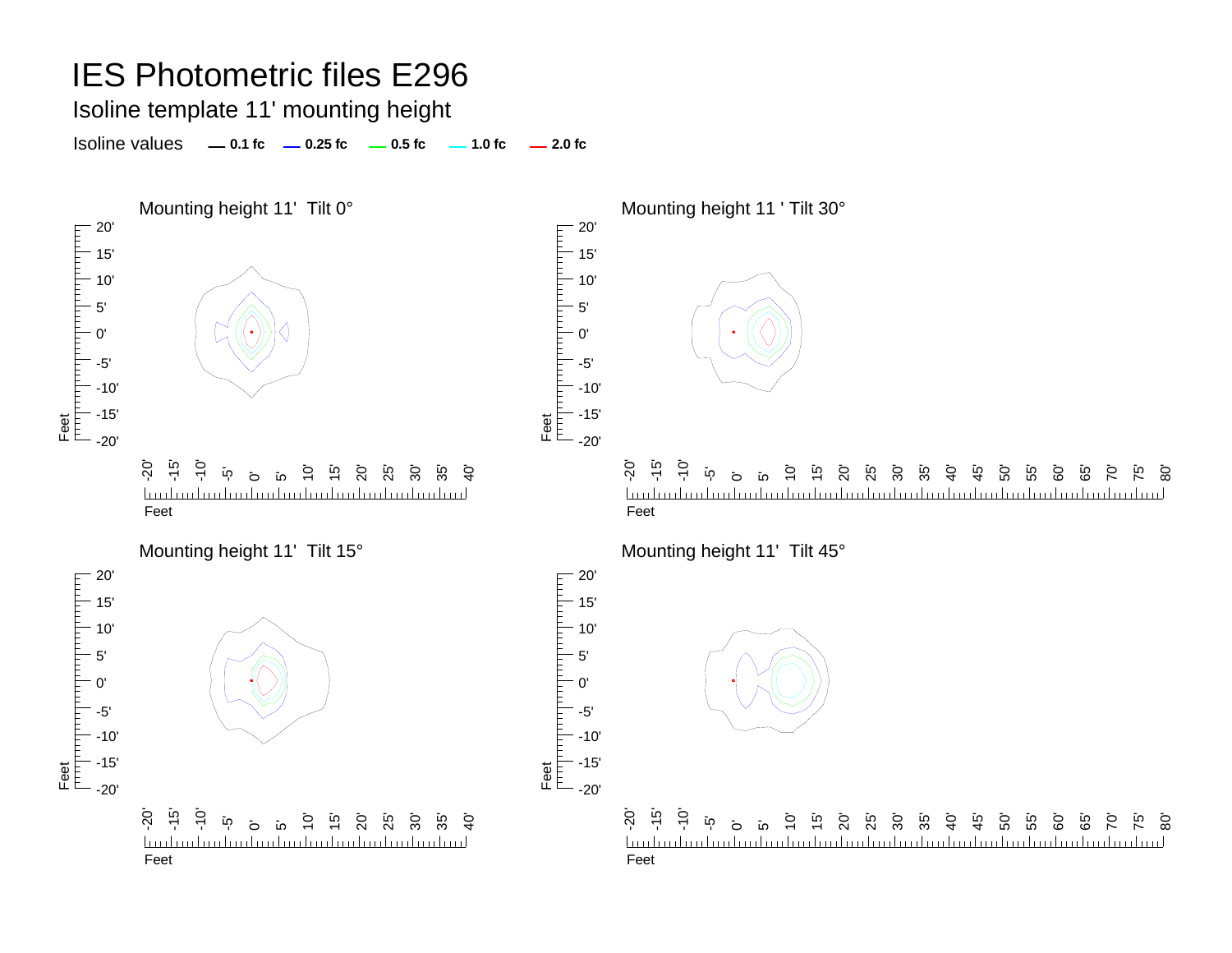Isoline template 15' mounting height

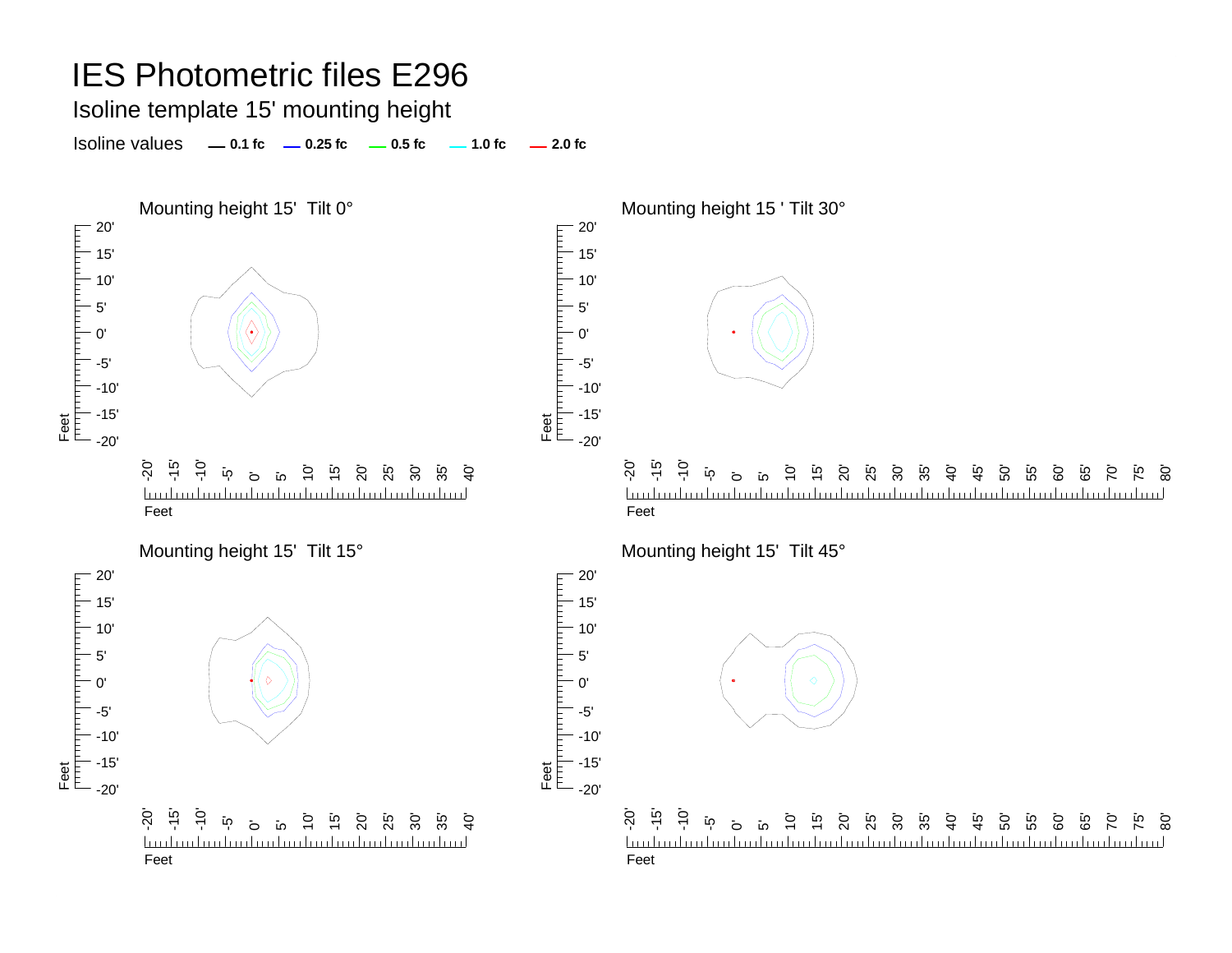Isoline template 20' mounting height

Isoline values **0.1 fc 0.25 fc 0.5 fc 2.0 fc 1.0 fc**



50' 55' 60' 65' 70' <u>تہ</u> 80'

50' 55' 60' ة<br>6 70' 75' 80'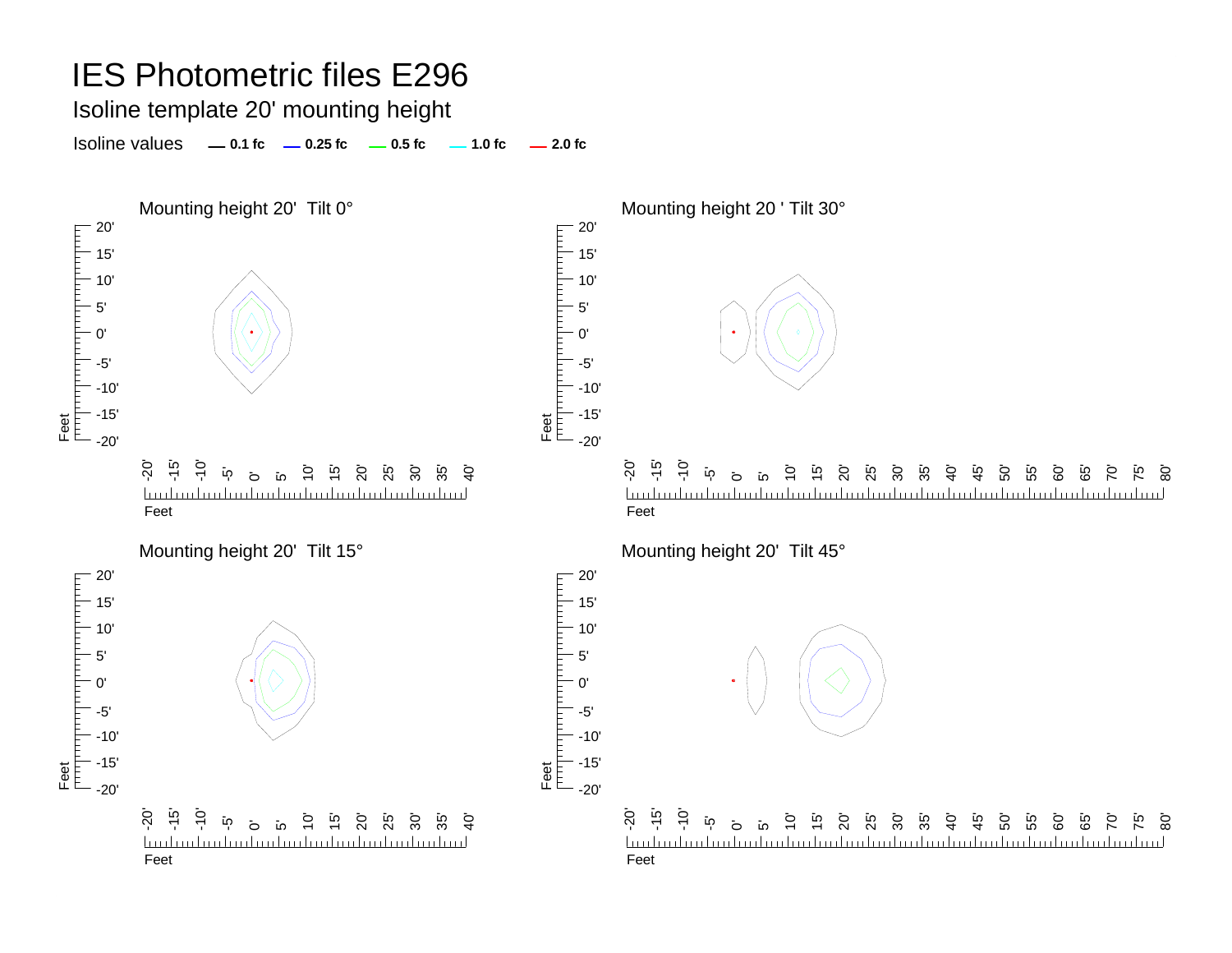Isoline template 25' mounting height